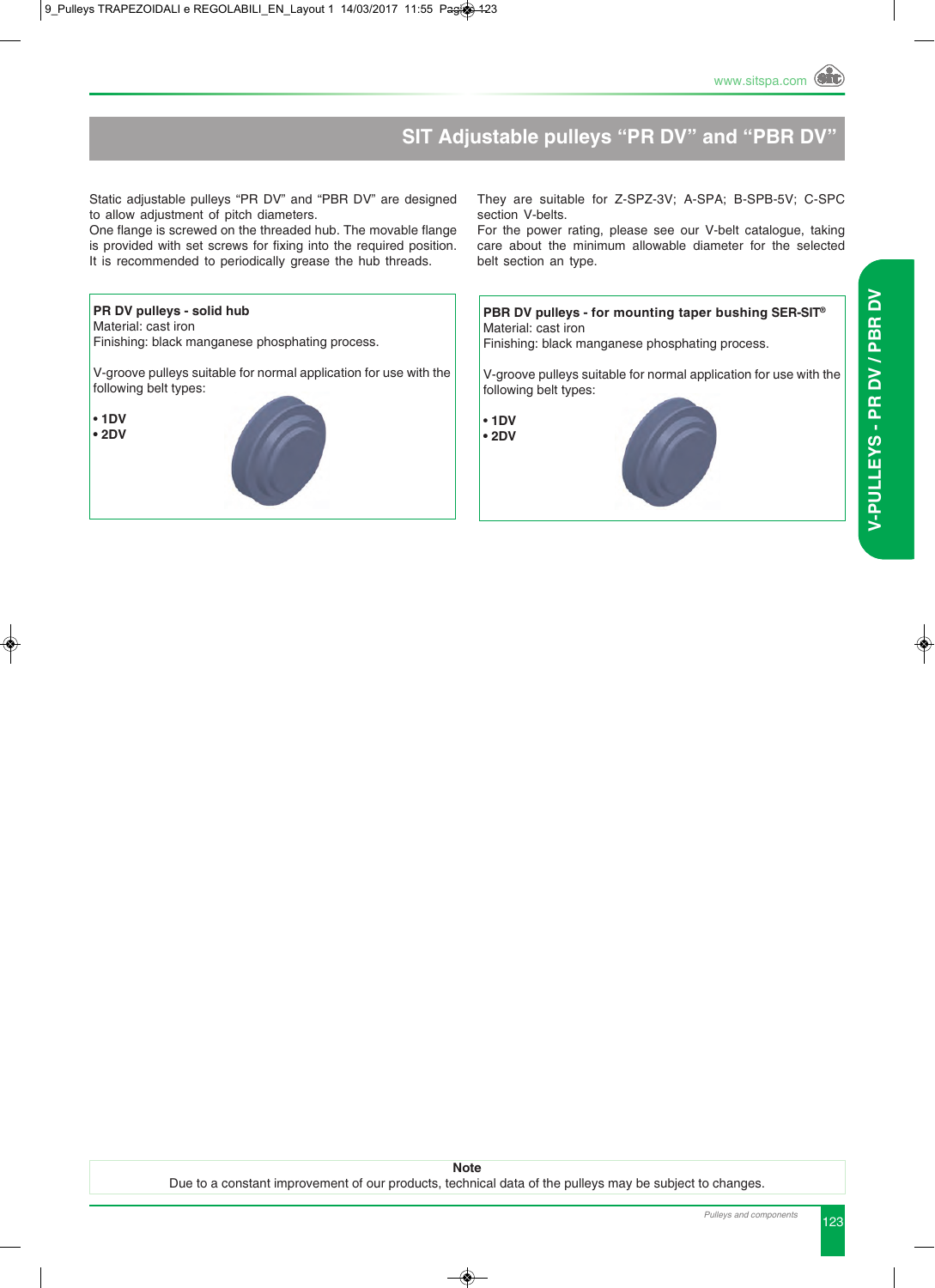

# **Dimensions of adjustable pulleys PR DV - solid hub**

**PR 1DV**



| <b>Part Number</b>               |
|----------------------------------|
| PR: Adjustable pulleys solid hub |
| Number of grooves (1 groove)     |
| External diameter [mm]           |



**Part Number PR 1DV 121**

|                  | De   |      |                   |                                 | <b>Belt SPZ</b>    |                        |                        |                   |                   | <b>Belt SPA</b>    |                        |                                               | <b>Belt SPB</b>   |                          |                          |                        |                          |  |
|------------------|------|------|-------------------|---------------------------------|--------------------|------------------------|------------------------|-------------------|-------------------|--------------------|------------------------|-----------------------------------------------|-------------------|--------------------------|--------------------------|------------------------|--------------------------|--|
| Code             | [mm] | [mm] | Dp<br>max<br>[mm] | Dp<br>min<br>$\lceil mm \rceil$ | Variation<br>range | G <sub>1</sub><br>[mm] | G <sub>2</sub><br>[mm] | Dp<br>max<br>[mm] | Dp<br>min<br>[mm] | Variation<br>range | G <sub>1</sub><br>[mm] | G <sub>2</sub><br>$\lceil \mathsf{mm} \rceil$ | Dp<br>max<br>[mm] | Dp<br>min<br>[mm]        | Variation<br>range       | G <sub>1</sub><br>[mm] | G <sub>2</sub><br>[mm]   |  |
| <b>PR1DV 59</b>  | 59   | 36   | 54                | 38                              | 1,42               | 11                     | 13,4                   | 53.4              | 40                | 1,34               | 12.5                   | 14.5                                          | ٠                 | $\overline{\phantom{a}}$ | $\overline{\phantom{a}}$ |                        | $\overline{\phantom{a}}$ |  |
| <b>PR1DV73</b>   | 73   | 40   | 68                | 52                              | 1,31               | 14                     | 16,4                   | 67,4              | 54                | 1,25               | 15.5                   | 17.5                                          | 66                | 60                       | 1.1                      | 16,8                   | 17,7                     |  |
| <b>PR1DV83</b>   | 83   | 46,5 | 71.5              | 56                              | 1,27               | 16,5                   | 18,9                   | 77.4              | 58                | 1,33               | 17                     | 20                                            | 76                | 64                       | 1,19                     | 18.3                   | 20,2                     |  |
| <b>PR1DV95</b>   | 95   | 46.5 | 83.5              | 68                              | 1.23               | 16.5                   | 18.9                   | 89.4              | 70                | .28                | 17                     | 20                                            | 88                | 76                       | 1.16                     | 18.3                   | 20,2                     |  |
| <b>PR1DV 105</b> | 105  | 47   | 90                | 74,5                            | 1,21               | 17                     | 19,4                   | 99,4              | 77                | 1,29               | 17                     | 20,5                                          | 98                | 82,5                     | 1.19                     | 18.3                   | 20,7                     |  |
| <b>PR1DV 121</b> | 121  | 48   | 106               | 90,5                            | 1,17               | 17                     | 19.4                   | 115.4             | 93                | 1,24               | 17                     | 20,5                                          | 114               | 98,5                     | 1.16                     | 18.3                   | 20,7                     |  |
| <b>PR1DV 136</b> | 136  | 48   | 121               | 105.5                           | 1,15               | 17                     | 19,4                   | 130,4             | 108               | 21. ا              | 17                     | 20,5                                          | 129               | 113.5                    | 1.14                     | 18.3                   | 20,7                     |  |
| <b>PR1DV 152</b> | 152  | 48   | 137               | 121,5                           | 1,13               | 17                     | 19,4                   | 146,4             | 124               | 1,18               | 17                     | 20,5                                          | 145               | 129,5                    | 1.12                     | 18,3                   | 20,7                     |  |
| <b>PR1DV 167</b> | 167  | 48   | 152               | 136.5                           | 1.11               | 17                     | 19.4                   | 161.4             | 139               | 1,16               | 17                     | 20.5                                          | 160               | 144.5                    | 1.11                     | 18.3                   | 20,7                     |  |
| <b>PR1DV 232</b> | 232  | 59,5 | 206,5             | 184,5                           | 1,12               | 25                     | 27,1                   | 220               | 197               | 1,12               | 25                     | 28                                            | 221               | 202,5                    | 1,09                     | 25,0                   | 28,2                     |  |

### **PR 2DV**





|                  | De   |      |                   |                   | <b>Belt SPZ</b>    |                        |                        |                   |                   | <b>Belt SPA</b>    |                        | <b>Belt SPB</b>        |                   |                   |                    |                        |                        |  |
|------------------|------|------|-------------------|-------------------|--------------------|------------------------|------------------------|-------------------|-------------------|--------------------|------------------------|------------------------|-------------------|-------------------|--------------------|------------------------|------------------------|--|
| Code             | [mm] | [mm] | Dp<br>max<br>[mm] | Dp<br>min<br>[mm] | Variation<br>range | G <sub>1</sub><br>[mm] | G <sub>2</sub><br>[mm] | Dp<br>max<br>[mm] | Dp<br>min<br>[mm] | Variation<br>range | G <sub>1</sub><br>[mm] | G <sub>2</sub><br>[mm] | Dp<br>max<br>[mm] | Dp<br>min<br>[mm] | Variation<br>range | G <sub>1</sub><br>[mm] | G <sub>2</sub><br>[mm] |  |
| <b>PR2DV 105</b> | 105  | 76   | 90                | 74,5              | 1,21               | 30                     | 27,6                   | 99,4              | 77                | .29                | 30                     | 26.5                   | 98                | 82,5              | 1.19               | 30                     | 27,6                   |  |
| <b>PR2DV 121</b> | 121  | 76   | 106               | 90,5              | 1.17               | 30                     | 27.6                   | 15.4              | 93                | .24                | 30                     | 26,5                   | 114               | 98.5              | .16                | 30                     | 27,6                   |  |
| <b>PR2DV 136</b> | 136  | 76   | 121               | 105,5             | 1.15               | 30                     | 27,6                   | 130,4             | 108               | .21                | 30                     | 26,5                   | 129               | 113,5             | .14                | 30                     | 27,6                   |  |
| <b>PR2DV 152</b> | 152  | 76   | 137               | 121.5             | 1.13               | 30                     | 27.6                   | 146,4             | 124               | 1.18               | 30                     | 26,5                   | 145               | 129,5             | 1.12               | 30                     | 27,6                   |  |
| <b>PR2DV 167</b> | 167  | 76   | 152               | 136,5             | 1.11               | 30                     | 27.6                   | 161.4             | 139               | 1.16               | 30                     | 26,5                   | 160               | 144.5             | 1.11               | 30                     | 27,6                   |  |
| <b>PR2DV 232</b> | 232  | 90   | 206,5             | 184,5             | 1,12               | 34,5                   | 32,4                   | 220               | 197               | 1.12               | 34,5                   | 31,5                   | 221               | 202,5             | .09                | 34,5                   | 31,3                   |  |